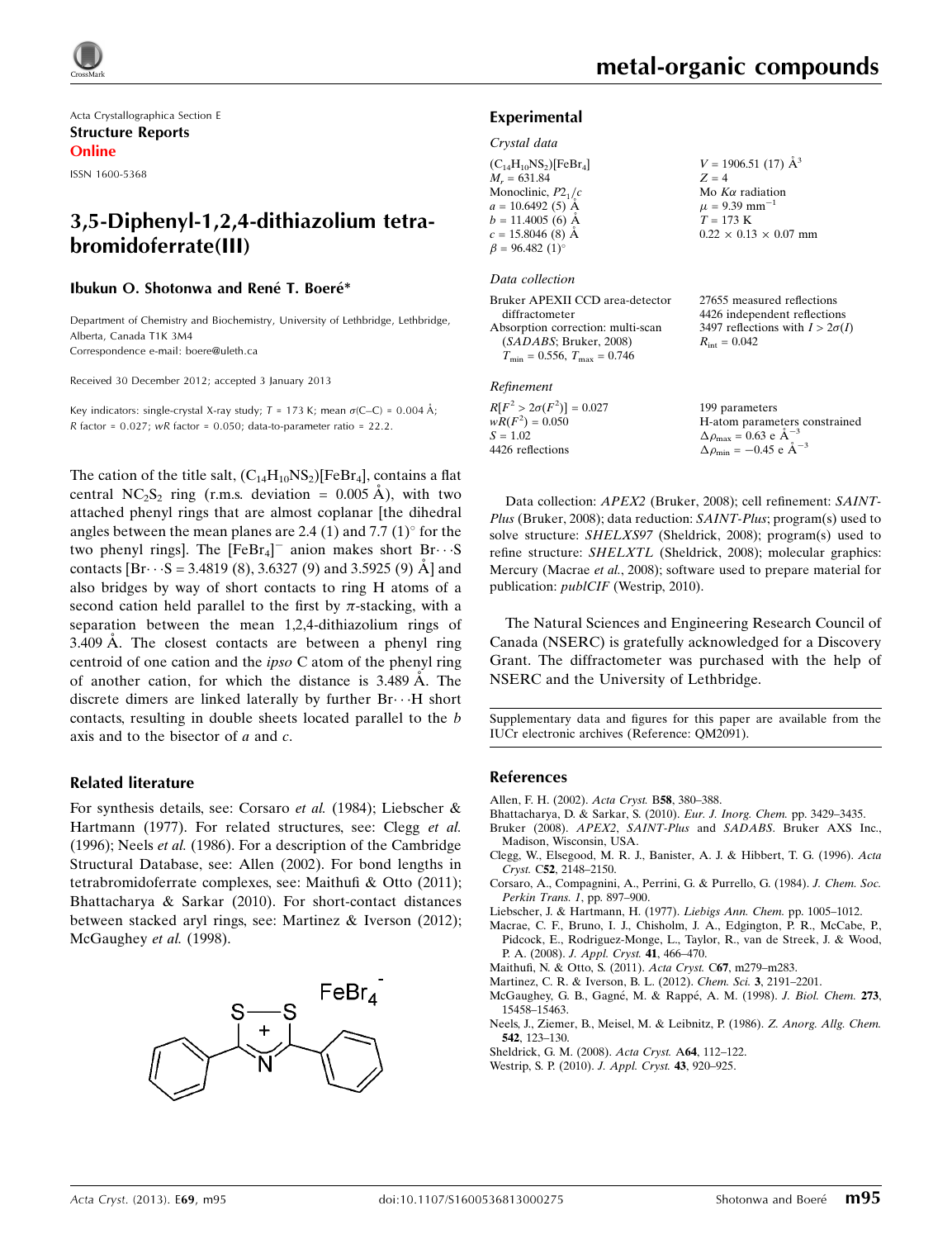# **supporting information**

*Acta Cryst.* (2013). E**69**, m95 [doi:10.1107/S1600536813000275]

# **3,5-Diphenyl-1,2,4-dithiazolium tetrabromidoferrate(III)**

## **Ibukun O. Shotonwa and René T. Boeré**

#### **S1. Comment**

The structure of a cation–anion pair in (I) as found in the crystal lattice is shown in Fig. 1, wherein the short contacts from the anion Br atoms to the S atoms of the cation are highlighted. An extended diagram showing the dimerization of two rings through short inter-ring interactions and their lateral extensions into planes *via* short contacts between ring S and H atoms with the [FeBr<sub>4</sub>] anions is shown in Fig. 2. The separation between the approximately planar dimer components of 3.409 Å corresponds to typical minimum distances for off-center parallel stacking of electron-rich aromatic rings (Martinez & Iverson, 2012; McGaughey *et al.*, 1998).

Only two previous structures (II) and (III) are reported in the literature for 3,5-diaryl-1,2,4-dithiazolium ring compounds. For (II), the same 3,5-diphenyl-1,2,4-dithiazolium cation crystallizes with a large azathiophosphine cage anion, 1,3,5,7-tetrathioxo-10-aza-2,4,6,8,9-pentathia-1λ<sup>5</sup>,3λ<sup>5</sup>,5λ<sup>5</sup>,7λ<sup>5</sup>-tetraphosphatricyclo(3.3.1.1<sup>3,7</sup>)decanide [Cambridge Structural Database (Allen, 2002) refcode FARXIF (Neels *et al.*, 1986)]. For (III), the anion is the more conventional AsF<sub>6</sub>, but the substituents are 2-methylbenzene rings [refcode TEHRED (Clegg *et al.*, 1996)]. The S-S bond in (I) at 2.019 (1) Å is significantly longer than that in (III) at 2.004 (1) Å, but is within the e.s.d. range of that found in (II) at 2.008 (5) Å. A possible reason for the longer bond in (I) is the presence of stronger sulfur-halogen non-bonded contact interactions than occur for  $\text{AsF}_6$ . The packing arrangements in (II) and (III) do not involve cation ring dimerization as observed in (I).

The bond distances in the [FeBr<sub>4</sub>]<sup>-</sup> anion are entirely normal for high spin Fe<sup>III</sup> (Fe—Br (av) = 2.332 (3) Å). For example, in a recent structure by Bhattacharya & Sarkar (2010) [refcode AKAZOC], Fe—Br (av) = 2.332 (7) Å. Distances in FeBr<sub>4</sub><sup>2</sup> (*i.e.* an Fe<sup>II</sup> anion) are as much as 6% longer (Maithufi & Otto, 2011).

#### **S2. Experimental**

Crystals of (I) were obtained as a minor component during the synthesis of 3,5-diphenyl-1,2,4-dithiazolium perchlorate from *N,N*-dimorpholino-thiobenzamide bromine adduct and unsubstituted thiobenzamide in chloroform using the method of Corsaro *et al.* (1984). The intermediates are taken up in 6 N HClO4 which is supposed to afford the perchlorate salt of the dithiazolium (Liebscher & Hartmann, 1977). The source of the iron is presumed to be rust that was digested by the perchloric acid, because the ferric aqua ion would be ripe for ligation by strongly nucleophilic bromide ions present as a byproduct from the previous step. Crystals of (I) form as well shaped red–orange prisms amongst the thin yellow plates of perchlorate salt, m.p. 169.3–171.1°C.

#### **S3. Refinement**

All H atoms were located on a difference map, but for purposes of refinement are treated as riding on their attached aromatic C atoms with C—H = 0.95 Å and  $U_{iso}(H) = 1.2U_{eq}(C)$ .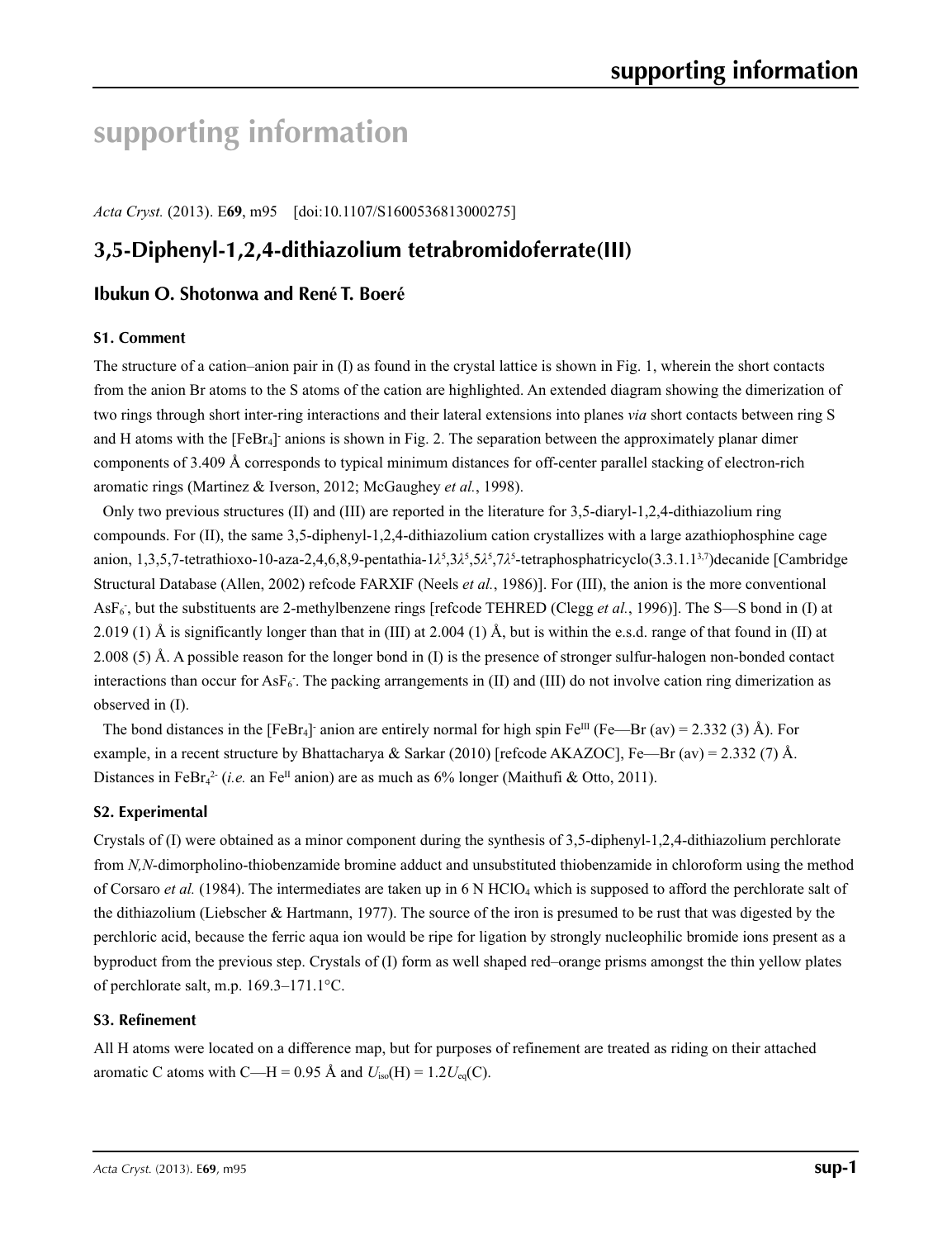

## **Figure 1**

A view of (I) plotted with displacement ellipsoids drawn at the 40% probability level. H atoms are shown as spheres of arbitrary radius. Dotted lines indicate the short cation–anion contacts  $Br2 \cdots SI = 3.4819$  (8),  $Br2 \cdots S2 = 3.6327$  (9) and  $Br4\cdots SI = 3.5925(9)$  Å.



### **Figure 2**

Short off-center parallel stacking of electron-rich aromatic rings leads to sheets of double layers parallel to *b* and bisecting the *a* and *c* axes; [FeBr<sub>4</sub>] anions bridge between the upper and lower double-layer components.

### **3,5-Diphenyl-1,2,4-dithiazolium tetrabromidoferrate(III)**

| Crystal data                 |                      |
|------------------------------|----------------------|
| $(C_{14}H_{10}NS_2)[FeBr_4]$ | Hall symbol: -P 2ybc |
| $M_r = 631.84$               | $a = 10.6492(5)$ Å   |
| Monoclinic, $P2_1/c$         | $b = 11.4005$ (6) Å  |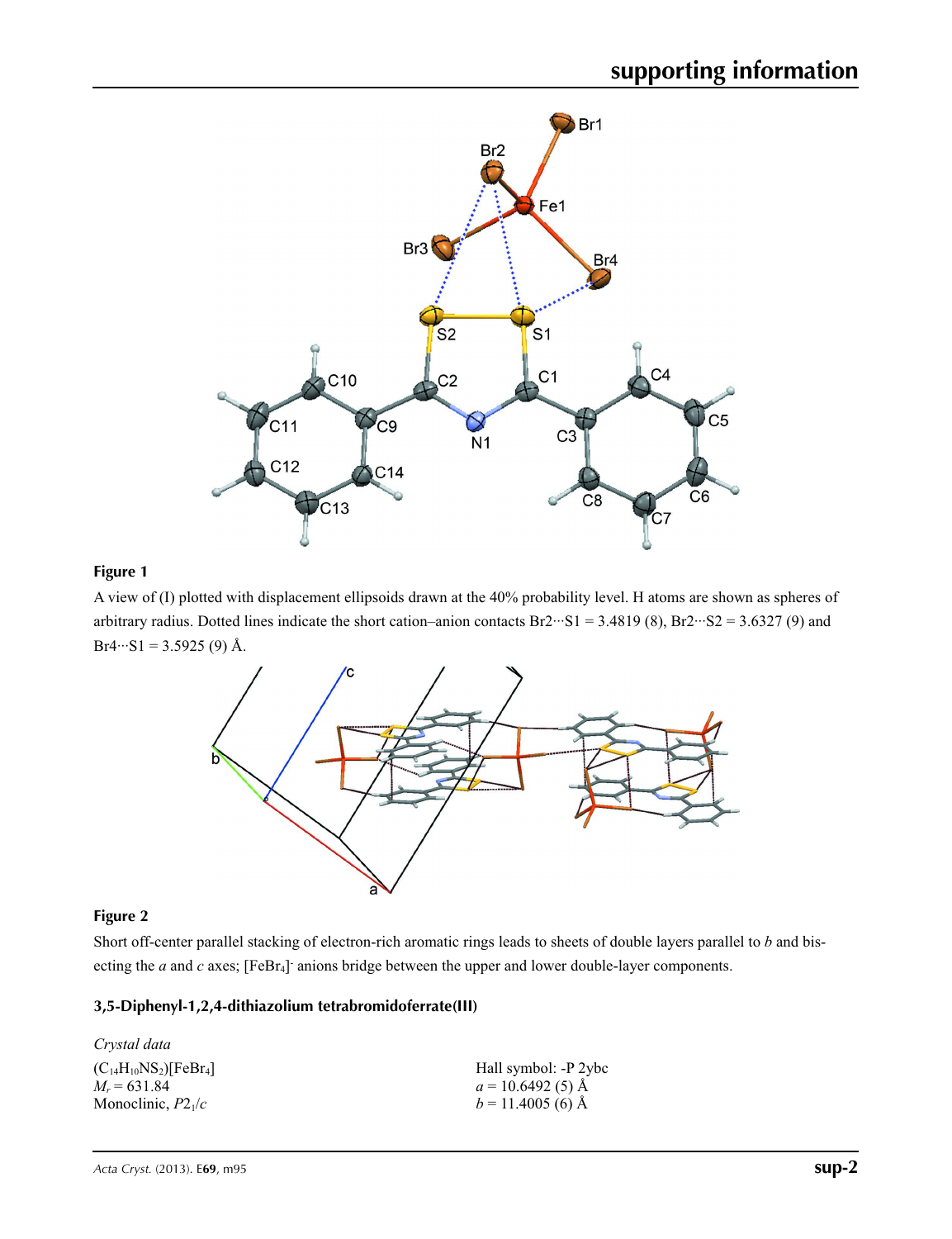Mo *Kα* radiation,  $\lambda = 0.71073$  Å Cell parameters from 9924 reflections

 $\theta = 2.2 - 27.5^{\circ}$  $\mu$  = 9.39 mm<sup>-1</sup>  $T = 173$  K Prism, red

 $0.22 \times 0.13 \times 0.07$  mm

 $c = 15.8046(8)$  Å  $\beta$  = 96.482 (1)<sup>o</sup>  $V = 1906.51(17)$  Å<sup>3</sup>  $Z = 4$  $F(000) = 1196$ Standard setting *D*<sub>x</sub> = 2.201 Mg m<sup>-3</sup> Melting point: 442.5 K

### *Data collection*

| Bruker APEXII CCD area-detector                    | $T_{\min} = 0.556$ , $T_{\max} = 0.746$<br>27655 measured reflections   |  |
|----------------------------------------------------|-------------------------------------------------------------------------|--|
| diffractometer                                     |                                                                         |  |
| Radiation source: fine-focus sealed tube, Bruker   | 4426 independent reflections                                            |  |
| D8                                                 | 3497 reflections with $I > 2\sigma(I)$                                  |  |
| Graphite monochromator                             | $R_{\rm int} = 0.042$                                                   |  |
| Detector resolution: 66.06 pixels mm <sup>-1</sup> | $\theta_{\text{max}} = 27.7^{\circ}, \theta_{\text{min}} = 1.9^{\circ}$ |  |
| $\varphi$ and $\omega$ scans                       | $h = -13 \rightarrow 13$                                                |  |
| Absorption correction: multi-scan                  | $k = -14 \rightarrow 14$                                                |  |
| (SADABS; Bruker, 2008)                             | $l = -20 \rightarrow 20$                                                |  |
|                                                    |                                                                         |  |

#### *Refinement*

Refinement on *F*<sup>2</sup> Least-squares matrix: full  $R[F^2 > 2\sigma(F^2)] = 0.027$  $wR(F^2) = 0.050$  $S = 1.02$ 4426 reflections 199 parameters 0 restraints Primary atom site location: structure-invariant direct methods Secondary atom site location: difference Fourier map Hydrogen site location: difference Fourier map H-atom parameters constrained  $w = 1/[\sigma^2 (F_o^2) + (0.0202P)^2 + 0.6153P]$ where  $P = (F_o^2 + 2F_c^2)/3$  $(\Delta/\sigma)_{\text{max}} = 0.001$  $\Delta\rho_{\text{max}} = 0.63$  e Å<sup>-3</sup>  $\Delta\rho_{\rm min} = -0.45$  e Å<sup>-3</sup>

#### *Special details*

**Experimental**. A crystal coated in Paratone (TM) oil was mounted on the end of a thin glass capillary and cooled in the gas stream of the diffractometer Kryoflex device.

**Geometry**. All e.s.d.'s (except the e.s.d. in the dihedral angle between two l.s. planes) are estimated using the full covariance matrix. The cell e.s.d.'s are taken into account individually in the estimation of e.s.d.'s in distances, angles and torsion angles; correlations between e.s.d.'s in cell parameters are only used when they are defined by crystal symmetry. An approximate (isotropic) treatment of cell e.s.d.'s is used for estimating e.s.d.'s involving l.s. planes.

**Refinement**. Refinement of  $F^2$  against ALL reflections. The weighted R-factor wR and goodness of fit *S* are based on  $F^2$ , conventional *R*-factors *R* are based on *F*, with *F* set to zero for negative  $F^2$ . The threshold expression of  $F^2 > \sigma(F^2)$  is used only for calculating *R*-factors(gt) *etc*. and is not relevant to the choice of reflections for refinement. *R*-factors based on *F*<sup>2</sup> are statistically about twice as large as those based on *F*, and *R*-factors based on ALL data will be even larger.

*Fractional atomic coordinates and isotropic or equivalent isotropic displacement parameters (Å2 )*

|                 | $\mathcal{X}$ |            | z            | $U_{\rm iso}*/U_{\rm eq}$ |  |
|-----------------|---------------|------------|--------------|---------------------------|--|
| Br <sub>2</sub> | 0.52392(3)    | 0.78560(3) | 0.368206(19) | 0.03449(8)                |  |
| S <sub>2</sub>  | 0.66283(7)    | 0.51567(7) | 0.45795(5)   | 0.03375(18)               |  |
| S <sub>1</sub>  | 0.76220(7)    | 0.65596(7) | 0.50609(5)   | 0.03592(18)               |  |
| N <sub>1</sub>  | 0.8648(2)     | 0.4568(2)  | 0.56025(14)  | 0.0258(5)                 |  |
| C1              | 0.8760(2)     | 0.5727(2)  | 0.56450(16)  | 0.0264(6)                 |  |
| C <sub>2</sub>  | 0.7649(3)     | 0.4159(3)  | 0.51171(16)  | 0.0273(6)                 |  |
| C <sub>3</sub>  | 0.9797(3)     | 0.6304(2)  | 0.61626(17)  | 0.0266(6)                 |  |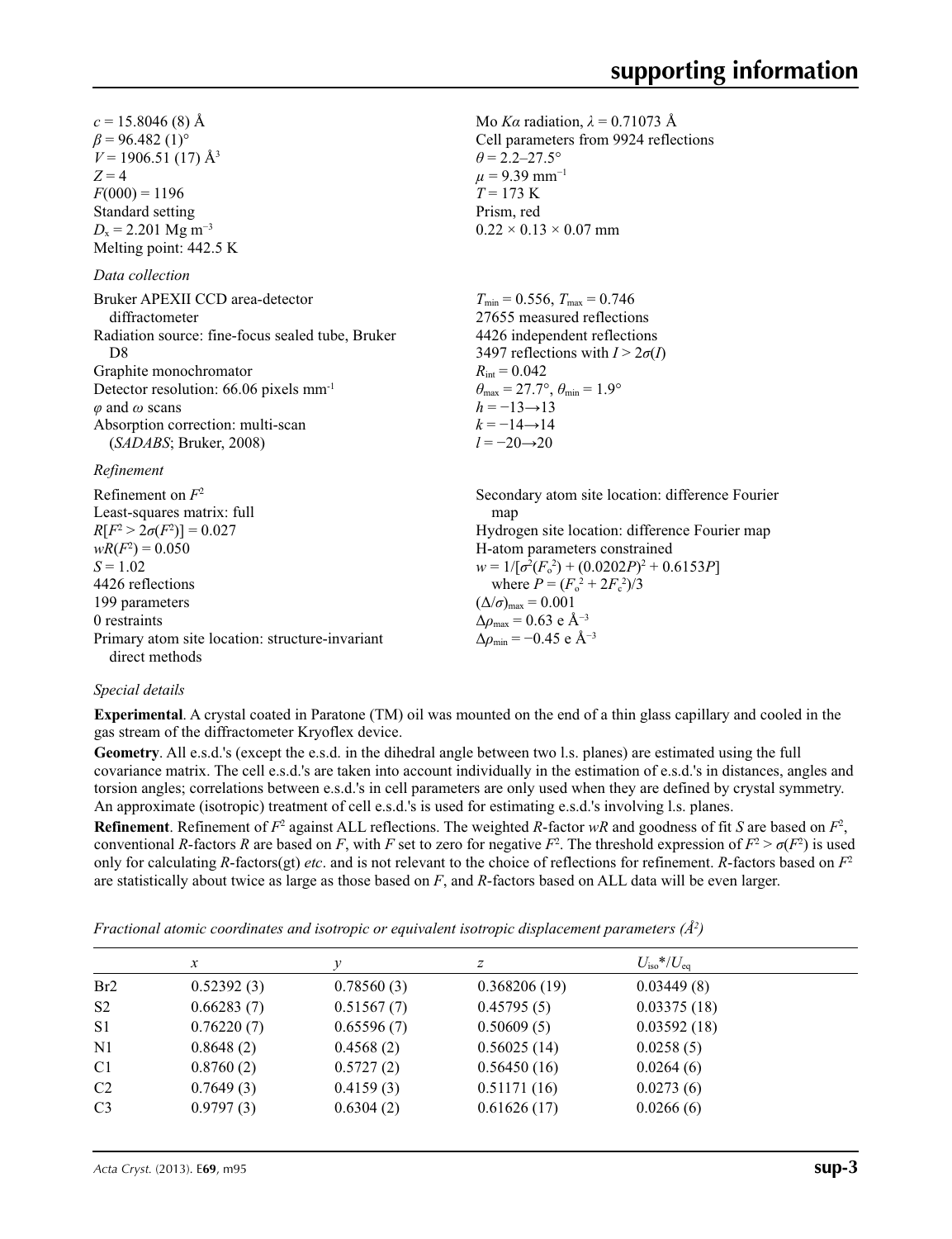| C <sub>4</sub>  | 0.9917(3)  | 0.7527(3)  | 0.61675(19)  | 0.0342(7)   |
|-----------------|------------|------------|--------------|-------------|
| H <sub>4</sub>  | 0.9323     | 0.7991     | 0.5821       | $0.041*$    |
| C <sub>5</sub>  | 1.0893(3)  | 0.8059(3)  | 0.6672(2)    | 0.0412(8)   |
| H <sub>5</sub>  | 1.0965     | 0.8889     | 0.6681       | $0.049*$    |
| C6              | 1.1764(3)  | 0.7384(3)  | 0.71628(19)  | 0.0399(8)   |
| H <sub>6</sub>  | 1.2439     | 0.7751     | 0.7509       | $0.048*$    |
| C7              | 1.1665(3)  | 0.6175(3)  | 0.71570(18)  | 0.0371(7)   |
| H7              | 1.2274     | 0.5717     | 0.7497       | $0.045*$    |
| C8              | 1.0687(3)  | 0.5628(3)  | 0.66606(17)  | 0.0315(7)   |
| H8              | 1.0621     | 0.4797     | 0.6658       | $0.038*$    |
| C9              | 0.7397(3)  | 0.2903(2)  | 0.50317(17)  | 0.0276(6)   |
| C10             | 0.6429(3)  | 0.2465(3)  | 0.44497(18)  | 0.0347(7)   |
| H10             | 0.5910     | 0.2985     | 0.4094       | $0.042*$    |
| C11             | 0.6230(3)  | 0.1269(3)  | 0.4395(2)    | 0.0416(8)   |
| H11             | 0.5574     | 0.0966     | 0.3998       | $0.050*$    |
| C12             | 0.6980(3)  | 0.0510(3)  | 0.49137(18)  | 0.0369(7)   |
| H12             | 0.6839     | $-0.0312$  | 0.4871       | $0.044*$    |
| C13             | 0.7932(3)  | 0.0946(3)  | 0.5493(2)    | 0.0379(7)   |
| H <sub>13</sub> | 0.8441     | 0.0423     | 0.5853       | $0.045*$    |
| C14             | 0.8147(3)  | 0.2137(2)  | 0.55519(18)  | 0.0311(7)   |
| H <sub>14</sub> | 0.8808     | 0.2434     | 0.5948       | $0.037*$    |
| Fe1             | 0.67510(4) | 0.82072(3) | 0.27504(2)   | 0.02488(10) |
| Br1             | 0.61558(3) | 0.98672(3) | 0.194423(18) | 0.03480(8)  |
| Br <sub>3</sub> | 0.68944(3) | 0.65879(3) | 0.18652(2)   | 0.04436(9)  |
| Br <sub>4</sub> | 0.87224(3) | 0.85136(3) | 0.35206(2)   | 0.04081(9)  |
|                 |            |            |              |             |

*Atomic displacement parameters (Å2 )*

|                | $U^{11}$    | $U^{22}$    | $\overline{L^{33}}$ | $U^{12}$       | $U^{13}$      | $U^{23}$      |
|----------------|-------------|-------------|---------------------|----------------|---------------|---------------|
| Br2            | 0.02809(16) | 0.03810(18) | 0.03845(17)         | $-0.00452(13)$ | 0.00891(13)   | 0.00027(13)   |
| S <sub>2</sub> | 0.0321(4)   | 0.0389(4)   | 0.0287(4)           | 0.0031(3)      | $-0.0038(3)$  | 0.0027(3)     |
| S <sub>1</sub> | 0.0400(4)   | 0.0333(4)   | 0.0329(4)           | 0.0022(3)      | $-0.0029(3)$  | 0.0078(3)     |
| N1             | 0.0239(12)  | 0.0289(13)  | 0.0247(12)          | $-0.0012(10)$  | 0.0031(10)    | $-0.0007(10)$ |
| C <sub>1</sub> | 0.0246(15)  | 0.0331(17)  | 0.0227(14)          | 0.0011(12)     | 0.0078(12)    | 0.0033(12)    |
| C <sub>2</sub> | 0.0241(15)  | 0.0370(17)  | 0.0214(14)          | 0.0034(12)     | 0.0046(12)    | 0.0039(12)    |
| C <sub>3</sub> | 0.0276(15)  | 0.0306(16)  | 0.0228(14)          | $-0.0027(12)$  | 0.0089(12)    | 0.0015(12)    |
| C4             | 0.0327(17)  | 0.0301(17)  | 0.0413(18)          | 0.0011(13)     | 0.0104(14)    | 0.0039(14)    |
| C <sub>5</sub> | 0.0426(19)  | 0.0318(18)  | 0.051(2)            | $-0.0102(15)$  | 0.0146(16)    | $-0.0056(15)$ |
| C6             | 0.0397(19)  | 0.046(2)    | 0.0337(17)          | $-0.0143(15)$  | 0.0019(14)    | $-0.0044(15)$ |
| C7             | 0.0392(18)  | 0.0401(19)  | 0.0307(17)          | $-0.0056(14)$  | $-0.0019(14)$ | 0.0038(14)    |
| C8             | 0.0362(17)  | 0.0290(16)  | 0.0294(16)          | $-0.0023(13)$  | 0.0044(13)    | 0.0021(13)    |
| C9             | 0.0258(15)  | 0.0332(16)  | 0.0246(14)          | $-0.0017(12)$  | 0.0065(12)    | $-0.0014(12)$ |
| C10            | 0.0273(16)  | 0.045(2)    | 0.0303(16)          | $-0.0031(14)$  | $-0.0017(13)$ | $-0.0023(14)$ |
| C11            | 0.0351(18)  | 0.053(2)    | 0.0358(18)          | $-0.0111(16)$  | 0.0003(14)    | $-0.0103(16)$ |
| C12            | 0.0405(19)  | 0.0312(17)  | 0.0397(18)          | $-0.0052(14)$  | 0.0078(15)    | $-0.0068(14)$ |
| C13            | 0.0378(18)  | 0.0344(18)  | 0.0409(18)          | $-0.0014(14)$  | 0.0019(14)    | $-0.0007(14)$ |
| C14            | 0.0286(16)  | 0.0334(17)  | 0.0303(15)          | $-0.0026(13)$  | $-0.0010(12)$ | $-0.0026(13)$ |
| Fe1            | 0.0231(2)   | 0.0242(2)   | 0.0271(2)           | 0.00182(16)    | 0.00160(16)   | 0.00272(16)   |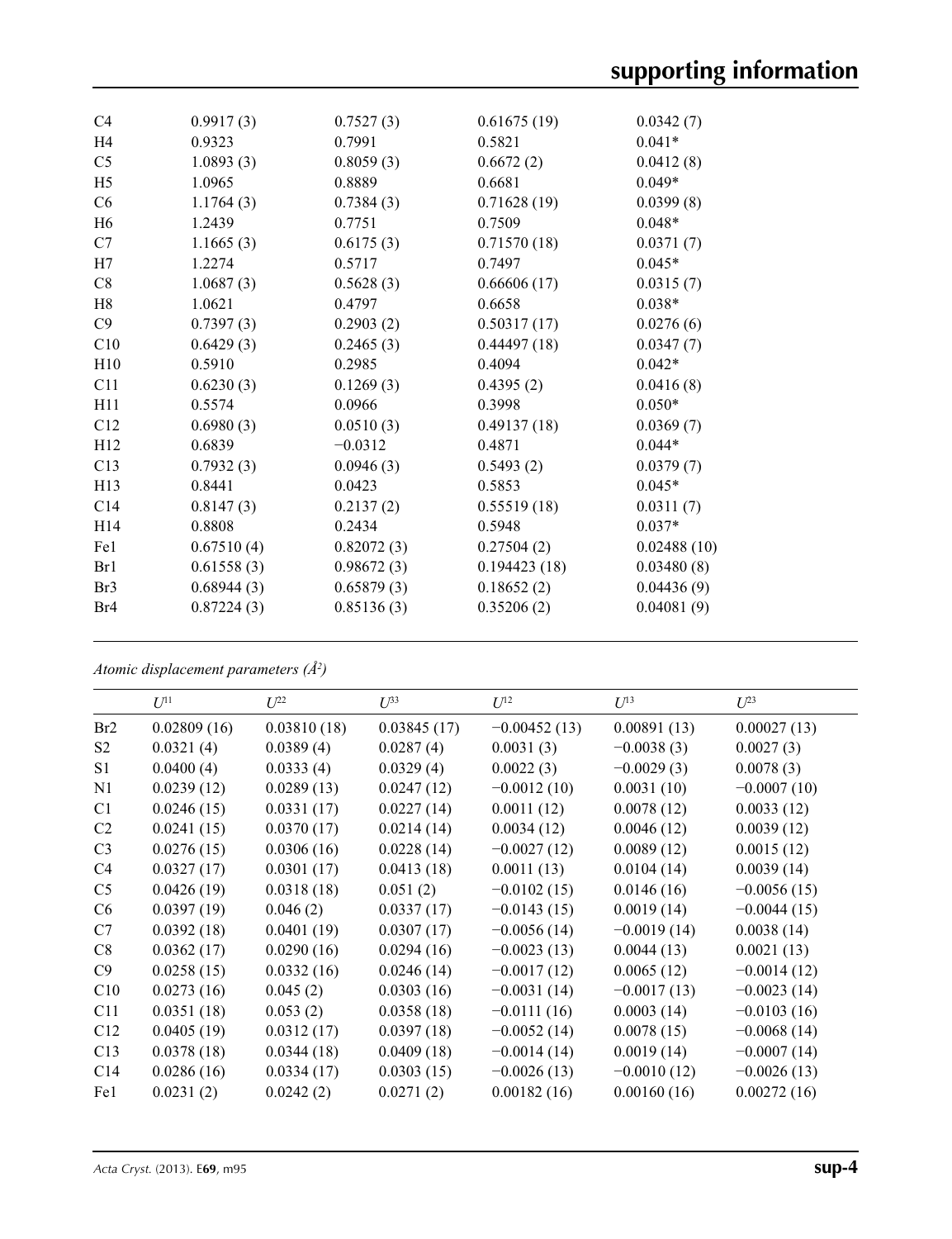# **supporting information**

| Br1 | 0.04259(18) | 0.02889(16) | 0.03186(16) | 0.00849(13)    | $-0.00040(13)$ | 0.00606(12)    |
|-----|-------------|-------------|-------------|----------------|----------------|----------------|
| Br3 | 0.0519(2)   | 0.02974(18) | 0.0529(2)   | 0.00340(15)    | 0.01216(16)    | $-0.00932(15)$ |
| Br4 | 0.02328(15) | 0.0481(2)   | 0.0491(2)   | $-0.00342(14)$ | $-0.00431(13)$ | 0.01204(15)    |

*Geometric parameters (Å, º)*

| $Br2$ –Fel     | 2.3357(5)  | $C7 - H7$         | 0.9500       |
|----------------|------------|-------------------|--------------|
| $S2-C2$        | 1.729(3)   | $C8 - H8$         | 0.9500       |
| $S2-S1$        | 2.0186(11) | $C9 - C14$        | 1.389(4)     |
| $S1 - C1$      | 1.723(3)   | $C9 - C10$        | 1.394(4)     |
| $N1 - C2$      | 1.324(3)   | $C10 - C11$       | 1.381(4)     |
| $N1 - C1$      | 1.329(3)   | $C10 - H10$       | 0.9500       |
| $C1-C3$        | 1.455(4)   | $C11 - C12$       | 1.382(4)     |
| $C2-C9$        | 1.460(4)   | $C11 - H11$       | 0.9500       |
| $C3-C8$        | 1.394(4)   | $C12 - C13$       | 1.379(4)     |
| $C3-C4$        | 1.399(4)   | $C12 - H12$       | 0.9500       |
| $C4 - C5$      | 1.377(4)   | $C13 - C14$       | 1.379(4)     |
| $C4 - H4$      | 0.9500     | $C13 - H13$       | 0.9500       |
| $C5-C6$        | 1.375(4)   | $C14 - H14$       | 0.9500       |
| $C5 - H5$      | 0.9500     | $Fe1 - Br1$       | 2.3291(5)    |
| $C6-C7$        | 1.382(4)   | Fel-Br4           | 2.3311(5)    |
| $C6 - H6$      | 0.9500     | Fel-Br3           | 2.3317(5)    |
| $C7-C8$        | 1.380(4)   |                   |              |
|                |            |                   |              |
| $C2 - S2 - S1$ | 93.58(10)  | $C3-C8-H8$        | 120.2        |
| $C1 - S1 - S2$ | 94.17(10)  | $C14 - C9 - C10$  | 119.9(3)     |
| $C2-M1-C1$     | 116.2(2)   | $C14-C9-C2$       | 118.3(2)     |
| $N1-C1-C3$     | 122.4(2)   | $C10-C9-C2$       | 121.8(3)     |
| $N1-C1-S1$     | 117.9(2)   | $C11 - C10 - C9$  | 119.4(3)     |
| $C3-C1-S1$     | 119.7(2)   | $C11 - C10 - H10$ | 120.3        |
| $N1-C2-C9$     | 121.8(2)   | $C9 - C10 - H10$  | 120.3        |
| $N1 - C2 - S2$ | 118.2(2)   | $C10-C11-C12$     | 120.5(3)     |
| $C9 - C2 - S2$ | 120.1(2)   | $C10-C11-H11$     | 119.8        |
| $C8 - C3 - C4$ | 119.5(3)   | $C12 - C11 - H11$ | 119.8        |
| $C8 - C3 - C1$ | 119.5(3)   | $C13 - C12 - C11$ | 120.0(3)     |
| $C4-C3-C1$     | 121.1(3)   | $C13 - C12 - H12$ | 120.0        |
| $C5-C4-C3$     | 120.3(3)   | $C11 - C12 - H12$ | 120.0        |
| $C5-C4-H4$     | 119.9      | $C14 - C13 - C12$ | 120.3(3)     |
| $C3-C4-H4$     | 119.9      | $C14 - C13 - H13$ | 119.9        |
| $C6-C5-C4$     | 119.8(3)   | $C12 - C13 - H13$ | 119.9        |
| $C6-C5-H5$     | 120.1      | $C13 - C14 - C9$  | 119.9(3)     |
| $C4-C5-H5$     | 120.1      | $C13 - C14 - H14$ | 120.0        |
| $C5-C6-C7$     | 120.5(3)   | $C9 - C14 - H14$  | 120.0        |
| $C5-C6-H6$     | 119.7      | Br1-Fe1-Br4       | 109.714 (19) |
| $C7-C6-H6$     | 119.7      | Brl-Fel-Br3       | 110.324(19)  |
| $C8-C7-C6$     | 120.4(3)   | Br4-Fel-Br3       | 108.411 (19) |
| $C8 - C7 - H7$ | 119.8      | Br1-Fe1-Br2       | 108.648 (19) |
| $C6-C7-H7$     | 119.8      | Br4-Fel-Br2       | 109.921 (19) |